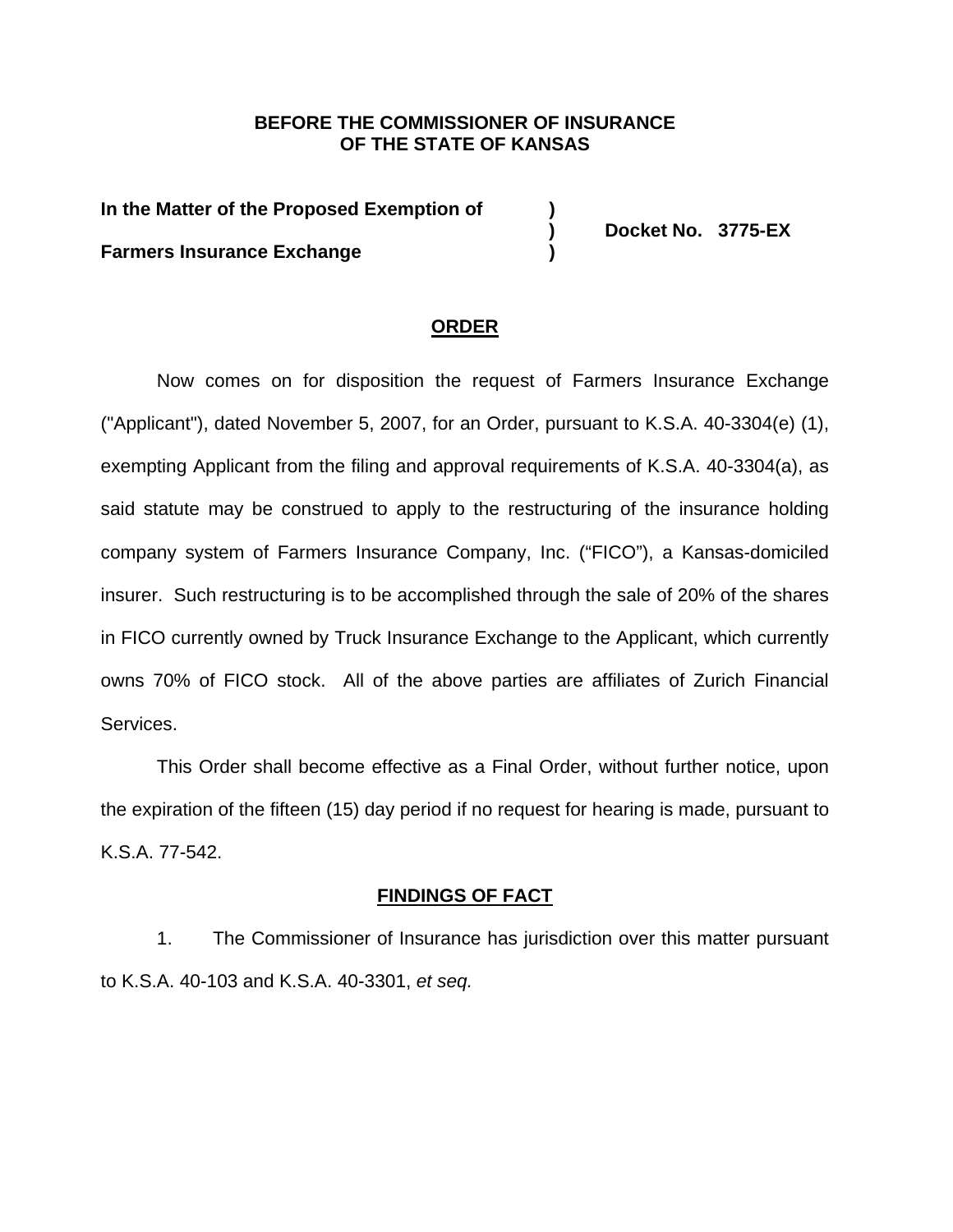2. Applicant is a property and casualty reciprocal exchange domiciled in California, whose attorney-in-fact is Farmers Group, Inc. ("FGI"), a wholly-owned indirect subsidiary of Zurich Financial Services.

3. Applicant has requested an exemption from the acquisition and approval requirements of the Kansas Insurance Holding Companies Act, specifically those requirements stated in K.S.A. 40-3304(a).

 4. Farmers Insurance Exchange, a California-domiciled entity, currently owns 70% of FICO, a Kansas-domiciled property and casualty company. The remaining 30% is owned by Truck Insurance Exchange (20%), a California-domiciled entity, and Fire Insurance Exchange (10%), also a California-domiciled entity, whose attorneys-in-fact (i.e., Truck Underwriters Association and Fire Underwriters Association, respectively) are owned by FGI.

 5. On December 31, 2007, the Applicant proposes to purchase the FICO stock currently owned by Truck Insurance Exchange. This purchase will increase the Applicants ownership in FICO to 90%, which will make it possible for the Applicant and FICO to file consolidated federal income tax returns. The transfer of shares will be accomplished through a share purchase agreement between the Applicant and Truck Insurance Exchange.

#### **CONCLUSIONS OF LAW**

6. K.S.A. 40-3304(a) provides, in part:

(a) No person other than the issuer shall . . . enter into any agreement to exchange securities, or, seek to acquire, or acquire, in the open market or otherwise, any voting security of a domestic insurer if, . . . at the time . . . any such agreement is entered into, . . . such person has filed with the commissioner of insurance and has sent to such insurer, a statement containing the information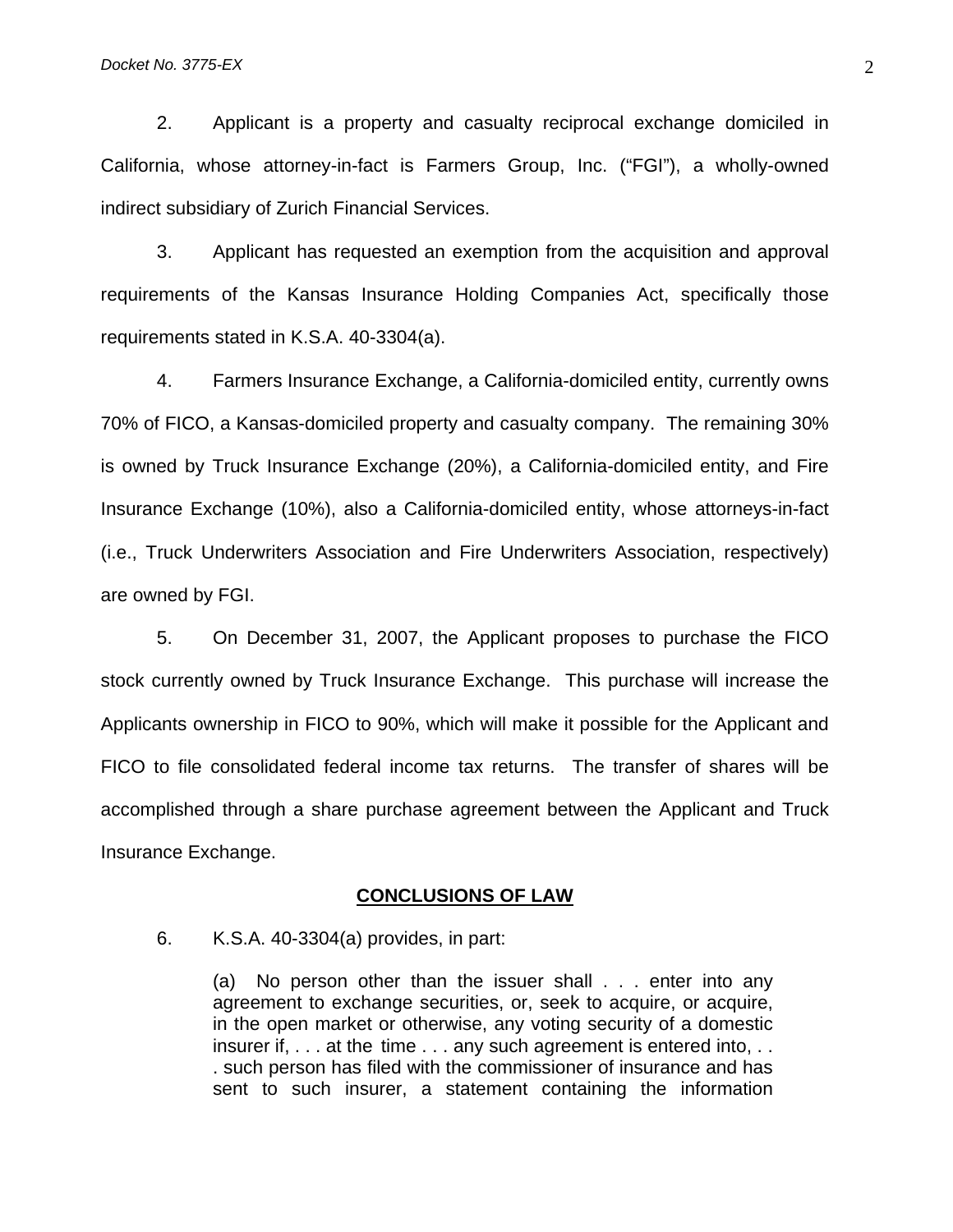required by this section and such . . . agreement . . . has been approved by the commissioner of insurance in the manner hereinafter prescribed.

- 7. K.S.A. 40-3304(e) provides, in part:
	- (e) The provisions of this section shall not apply to:

Any offer, request, invitation, agreement or acquisition which the commissioner of insurance by order shall exempt therefrom as: (1) Not having been made or entered into for the purpose and not having the effect of changing or influencing the control of a domestic insurer; . . .

 8. Based upon the information enumerated in the Findings of Fact contained in paragraphs two through five above, and the representations made on behalf of Applicant, the restructuring of the holding company system whereby 20% of the stock ownership of Farmers Insurance Company, Inc. will be sold to Farmers Insurance Exchange by Truck Insurance Exchange is not made for the purpose of, and will not have the effect of changing or influencing the control of Farmers Insurance Company, Inc., a Kansas-domiciled insurer.

# **IT IS THEREFORE, BY THE COMMISSIONER OF INSURANCE, ORDERED THAT:**

 1. Farmers Insurance Exchange shall be exempt from the application of the formal filing and approval requirements of K.S.A 40-3304(a) as it may be deemed to apply to the restructuring of the ownership of Farmers Insurance Company, Inc., provided the restructuring is effected within ninety (90) days of the date of this Order.

 2. Farmers Insurance Exchange shall comply with all of the provisions and requirements of K.S.A. 40-3301, *et seq.,* in the future.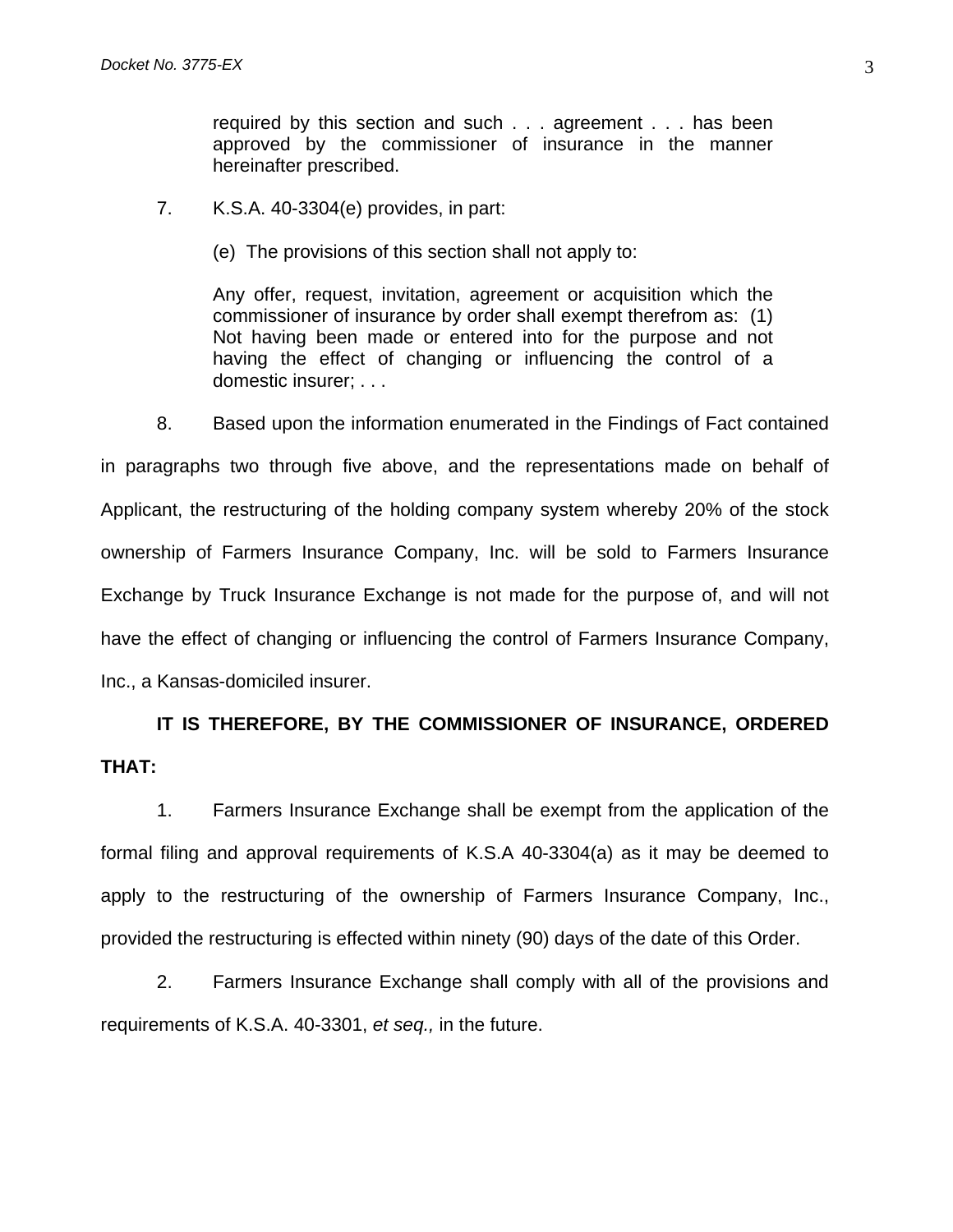3. The Commissioner of Insurance retains jurisdiction over this matter to issue any and all further Orders deemed appropriate or to take such further action as necessary to dispose of this matter.

## **Notice of Rights**

 Farmers Insurance Exchange is entitled to a hearing pursuant to K.S.A. 77-537, the Kansas Administrative Procedure Act. If Farmers Insurance Exchange desires a hearing, they must file a written request for a hearing with:

> John W. Campbell, General Counsel Kansas Insurance Department 420 S.W. 9th Street Topeka, Kansas 66612

 This request must be filed within fifteen (15) days from the date of service of this Order. If Farmers Insurance Exchange requests a hearing, the Kansas Insurance Department will notify them of the time and place of the hearing and information on the procedures, right of representation, and other rights of parties relating to the conduct of the hearing, before commencement of same.

 If a hearing is not requested in the time and manner stated above, this Order shall become effective as a Final Order upon the expiration of time for requesting a hearing, pursuant to K.S.A. 77-613. In the event Farmers Insurance Exchange files a petition for judicial review, pursuant to K.S.A. 77-613(e), the agency officer to be served on behalf of the Kansas Insurance Department is:

> John W. Campbell, General Counsel Kansas Insurance Department 420 S.W. 9<sup>th</sup> Street Topeka, Kansas 66612